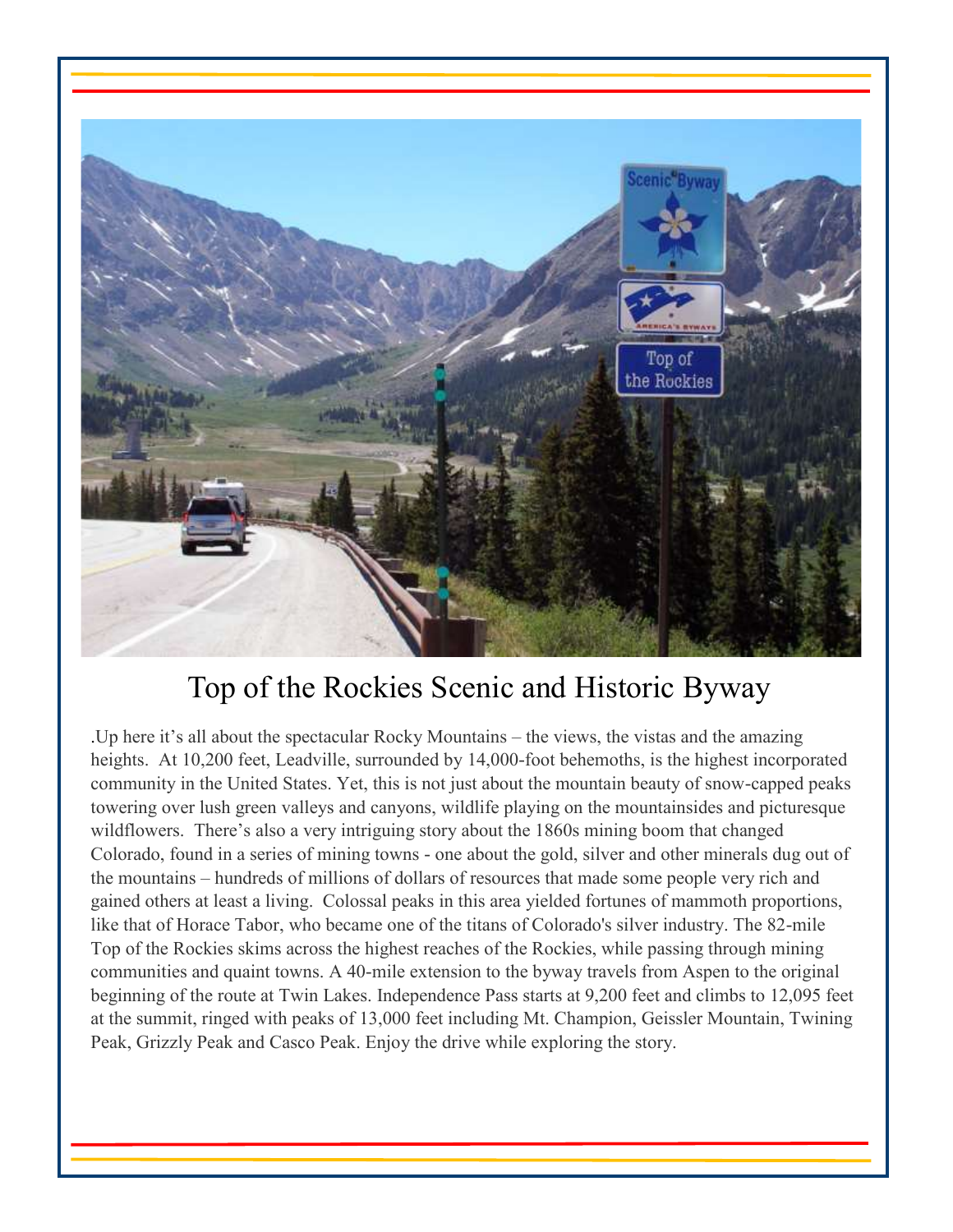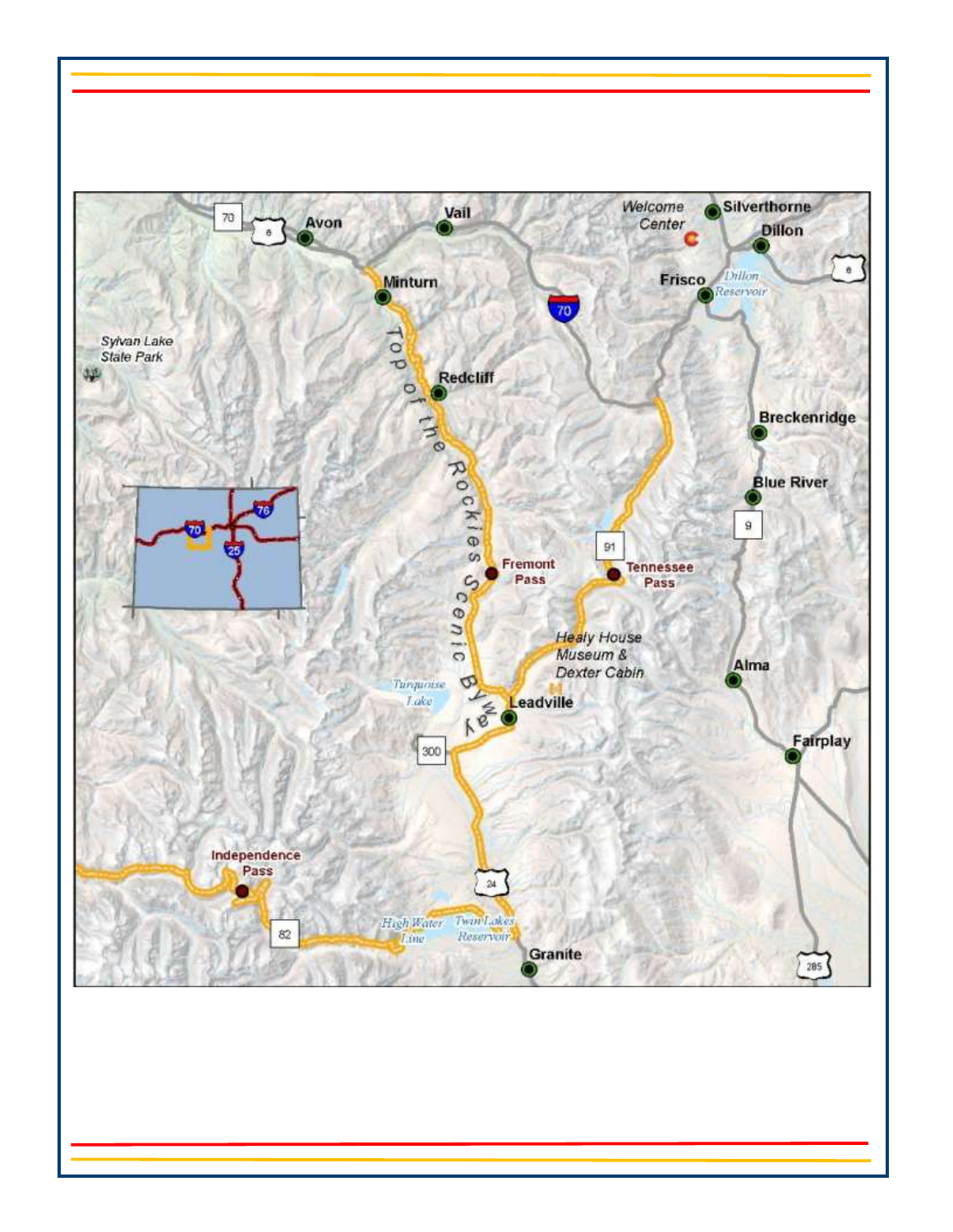# The Highest Reaches of the Rockies Experience



Driving the Byway

Your journey begins in Aspen, one of the most delightful historic towns in Colorado. After exploring the great heritage of Aspen's founder at the Wheeler/Stallard Museum and other locations you can stay in the hotel he built. On Day Two, you'll start the day discovering more about ranching in the area, the other side of Colorado, before heading to Twin Lakes and Leadville, featuring absolutely premier mining heritage in a preserved Victorian historic town. When you have thoroughly explored Leadville's many mining heritage locations, you can ride the Leadville and Southern Railroad before moving on to Vail, another premier Colorado town.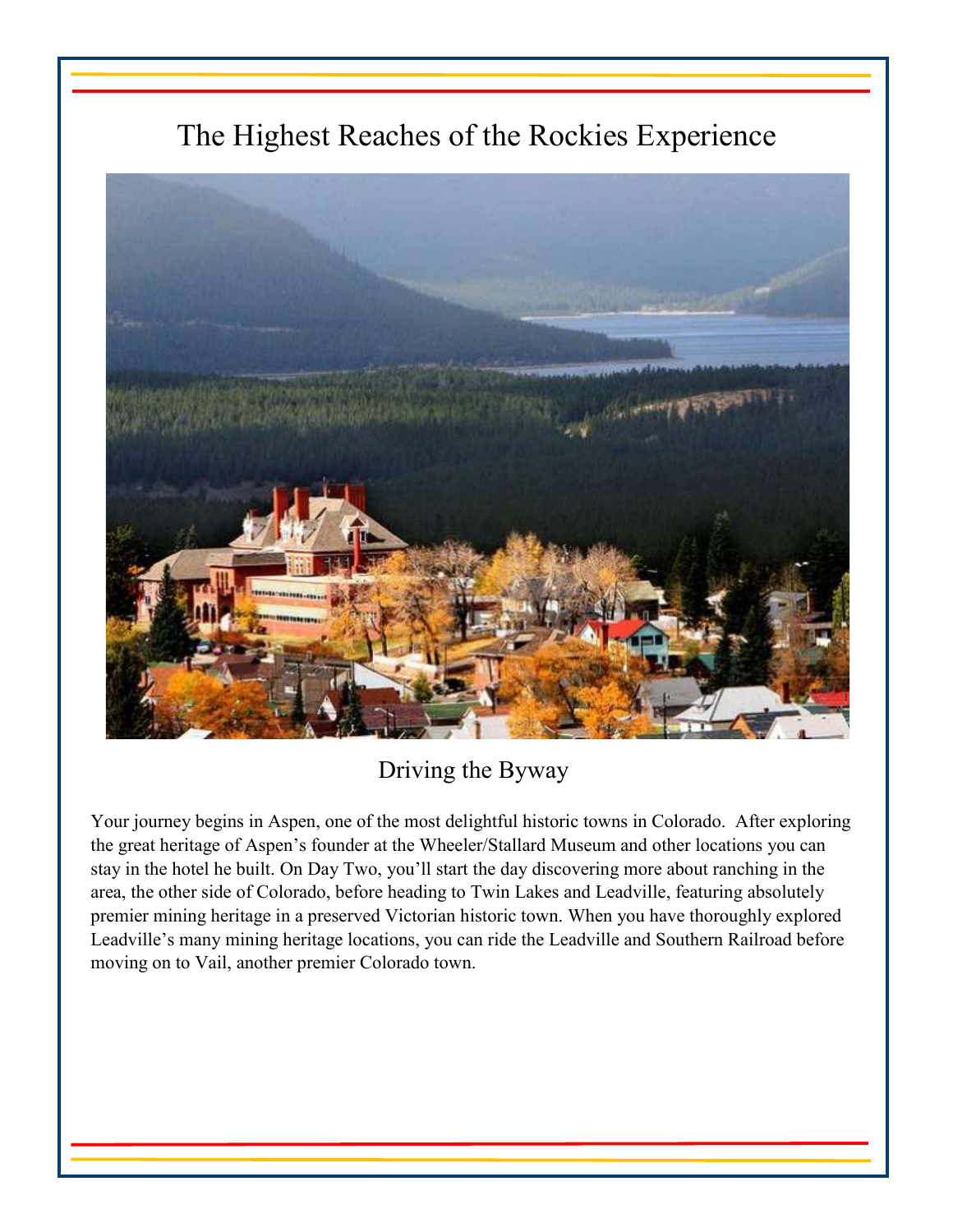# **Day One**

Aspen

Beginning as a Ute Indian camp, Aspen has had a number of different lives in its history. The first miners arrived in 1870 and the town soon became home to over 12,000 miners and their families. Things went quiet in 1893 with the repeal of the Sherman Silver Act and Aspen's population dropped to less than 1,000 as it went into "The Quiet Years." In the late 1940's, Walter and Elizabeth Paepcke arrived in town, with a vision to create a community that embodied Mind, Body and Spirit. That created the civic and cultural renaissance known today as "The Aspen Idea." Skiing came soon after.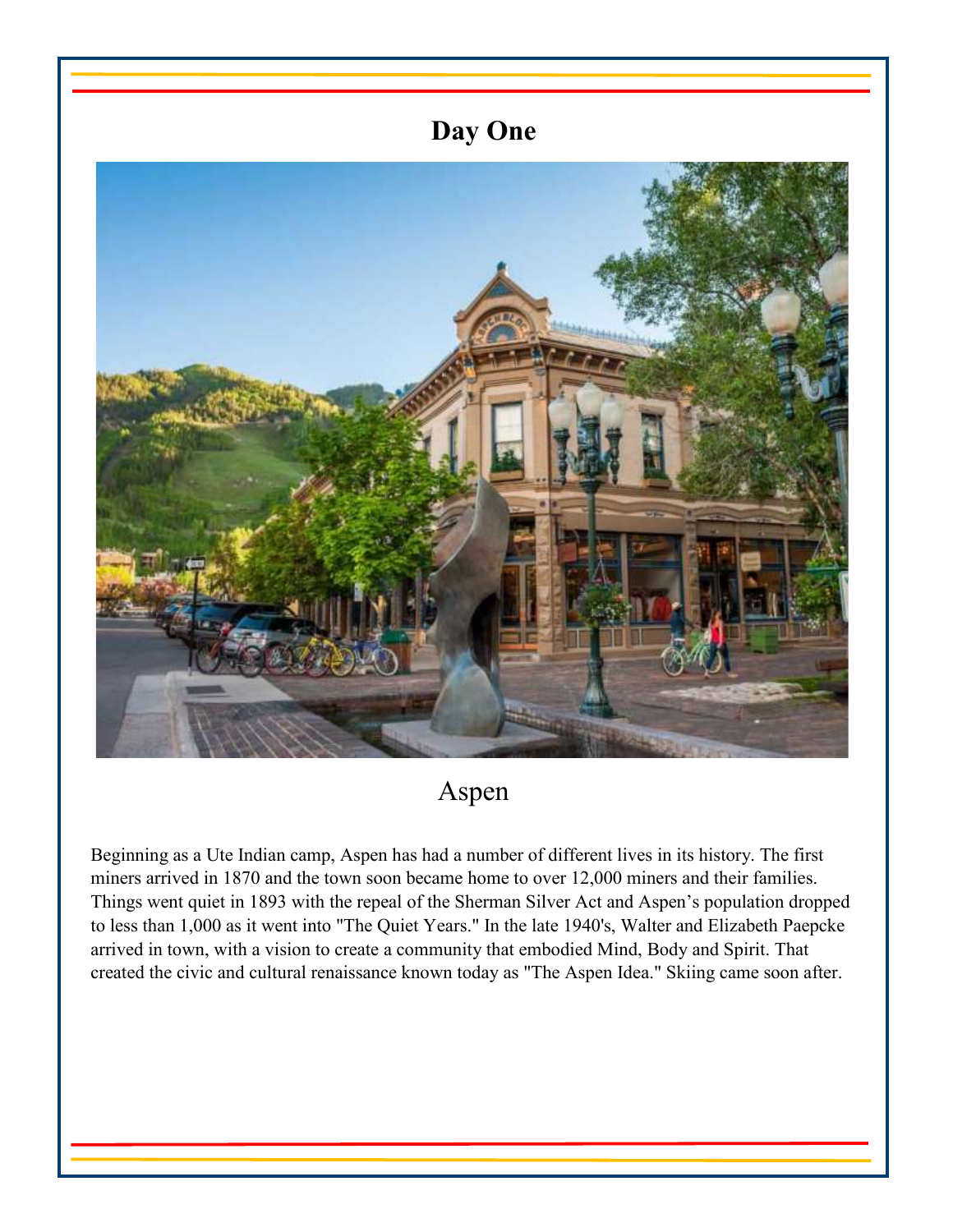

The 90-minute Aspen's Past to Present tour traces the town's transformation to a world-famous resort, with a guide who has been doing tours in Aspen for more than a decade. This is a casual walk through the historic downtown, but one on which you can learn the story of this intriguing town, As second 90 minute tour, "Off the Beaten Path" takes you through Aspen's historic west end neighborhood and along the river.

Tour begins at 320 East Hyman Avenue 970-948-4349 Daily 9AM-10PM. 90 minutes, \$35 per person

### **Wheeler/Stallard Museum**

**Day One** 

**Aspen Walking Tours**



The founder of Aspen was a silver magnate who made a fortune mining the area. Learn Jerome Wheeler's story housed in the 1888 Queen Anne Victorian built to entice his wife, who hated mining camps, to move to Aspen. She never moved, and he never lived in the house, yet the home is furnished to reflect the late 1800s. Second floor exhibits featuring the work of Herbert Bayer, who designed the Bauhaus inspired campus of the Aspen Institute. The museum's Victorian West End Walking Tour delivers little-known facts about the homes and the people who lived in them. 620 West Bleeker Street, Aspen, CO 81611 970-925-3721 Tuesday-Saturday 11AM-5PM, Allow 1 hour, \$10 per person

### **Wheeler Opera House**



320 East Hymen Avenue, Aspen, CO 81611 970-920-5770 Daily Noon-5PM, Walking tour app prior to performances

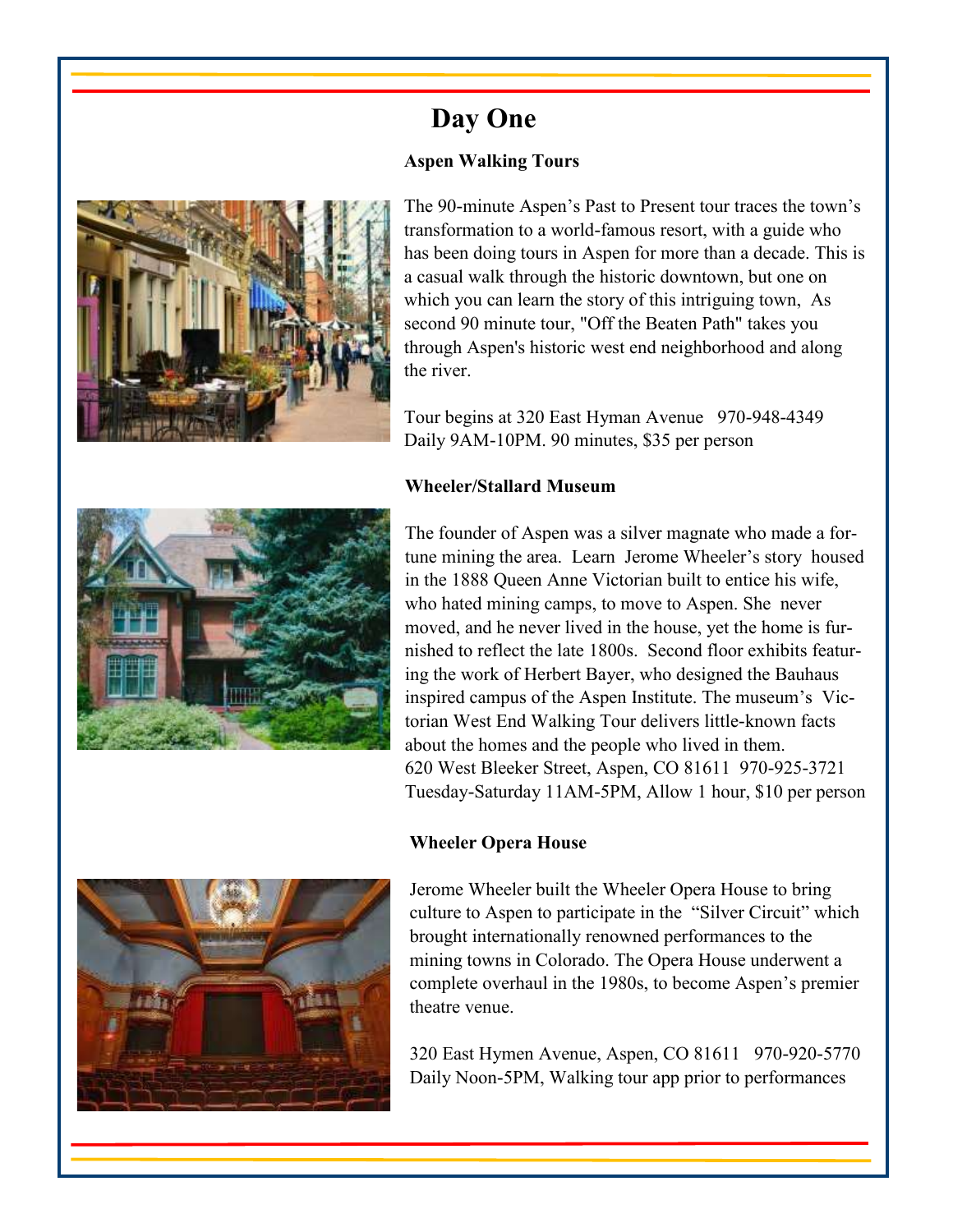# **Aspen Destination Distinctive Accommodations and Dining**



### **Destination Distinctive Accommodations: Hotel Jerome 330 East Main Street, Aspen CO 81611 970-429-5028**

Jerome Wheeler, who co-owned Macy's Department Store, built the Hotel Jerome to give Aspen a hotel that equaled those in Europe in refinements. As one of the first buildings west of the Mississippi to have electric lighting and the only to have an above ground ballroom, the hotel has served as the social hub of Aspen since it opened. In fact, it was the only hotel to survive the silver crash, pre-ski season winters and the Depression. Cowboys and miners once rode their horses through J-Bar's doors to get drinks slung over the original century old maple bar. When Prohibition struck in 1920, J-Bar became a soda fountain, serving drinks spiked with multiple liquors that appeared to be milk.



**Red Onion Restaurant**  400 East Cooper Avenue Aspen, CO 81611 970-925-9955

The movers and shakers in turn of the century Aspen would have frequented the Red Onion, constructed in 1892. The oldest restaurant in Aspen, the landmark was christened the New Brick Saloon. Local old-timers nicknamed this colorful saloon the 'Red Onion,' meant to convey something out of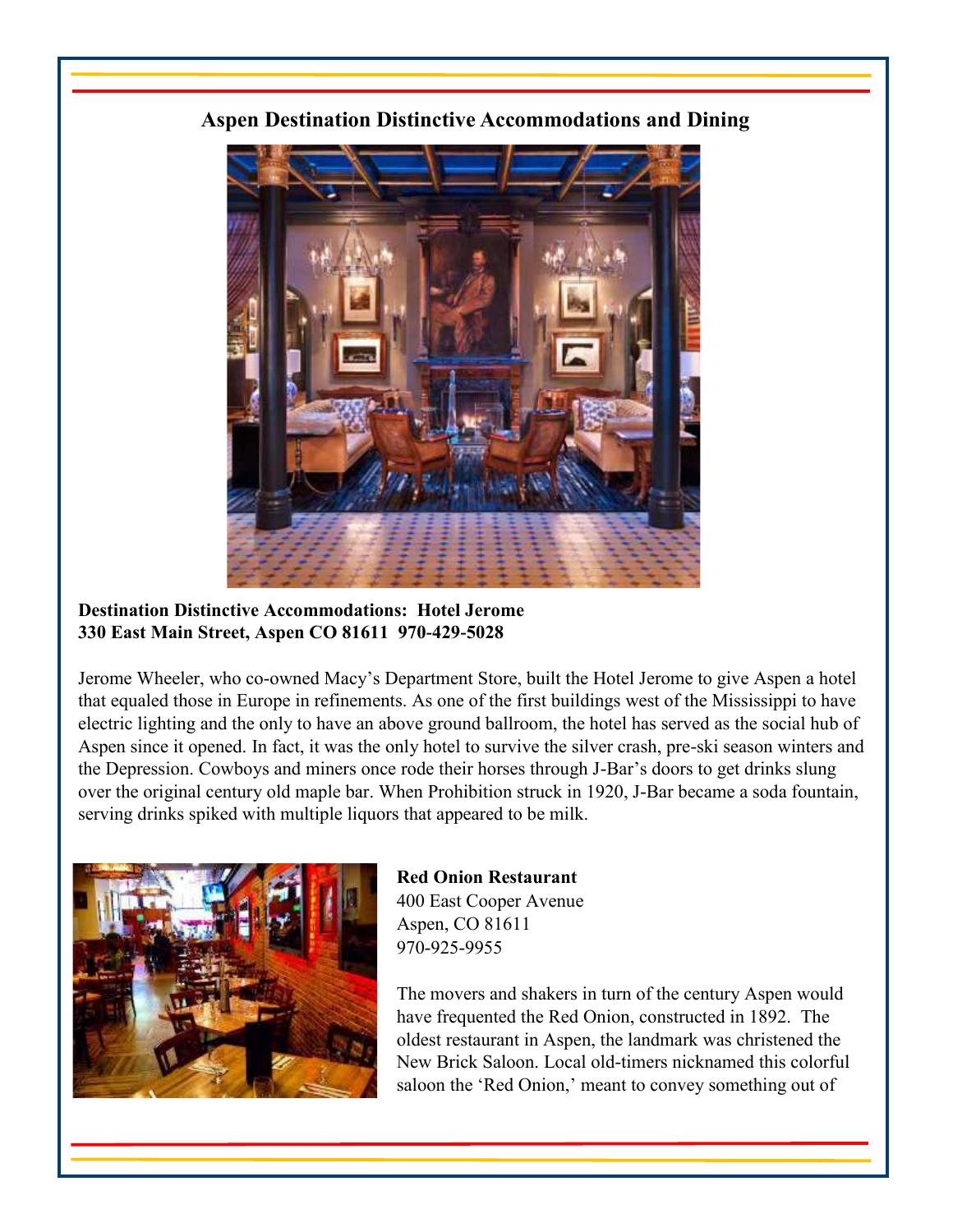

# **Day Two Holden Marlot Mining and Ranching Museum**

During "The Quiet Years" after silver went bust in 1893, a number of residents stayed behind to establish ranches. A museum which features their efforts is housed in a barn, first used for ore processing and then for ranching. A miner's cabin is located near a transformed Victorian home and a shed moved to the property, on what was the largest industrial complex in the area. The home, dating from 1888 is one of the few completely intact homes from Aspen's Victorian era, changed little since it was last lived in.

40180 Colorado 82, Aspen, CO 81611 970-925-3721 Tuesday-Saturday 11AM-5PM, Allow 1 hour, \$10 per person

# **Ashcroft and Independence Ghost Town and Sumggler's Mine**



The town of Ashcroft located 11 miles south of Aspen was bigger and more productive than Aspen until the shallow ore deposits ran out, Today, only the "resident ghosts" are on hand to answer questions. Founded in 1879, Independence is located 16 miles east of Aspen, near Independence Pass. "Resident ghosts" are also on hand here. You can still take a tour of the Smuggler Mine, which produced a record-breaking nugget of silver weighing almost a ton. Guides illustrate first-hand how difficult mining was in the late  $19<sup>th</sup>$  century.

110 Smuggler Mountain Road, Aspen, CO 81611 970-925-2049

# **The Twin Lakes Inn Restaurant**

6435 East State Highway 82 Twin Lakes, CO 81251 719-486-7965

Located inside the Twin Lakes Inn, the restaurant serves up tasty meals that feature comfortable Colorado and American cuisine in a true Wild West setting.

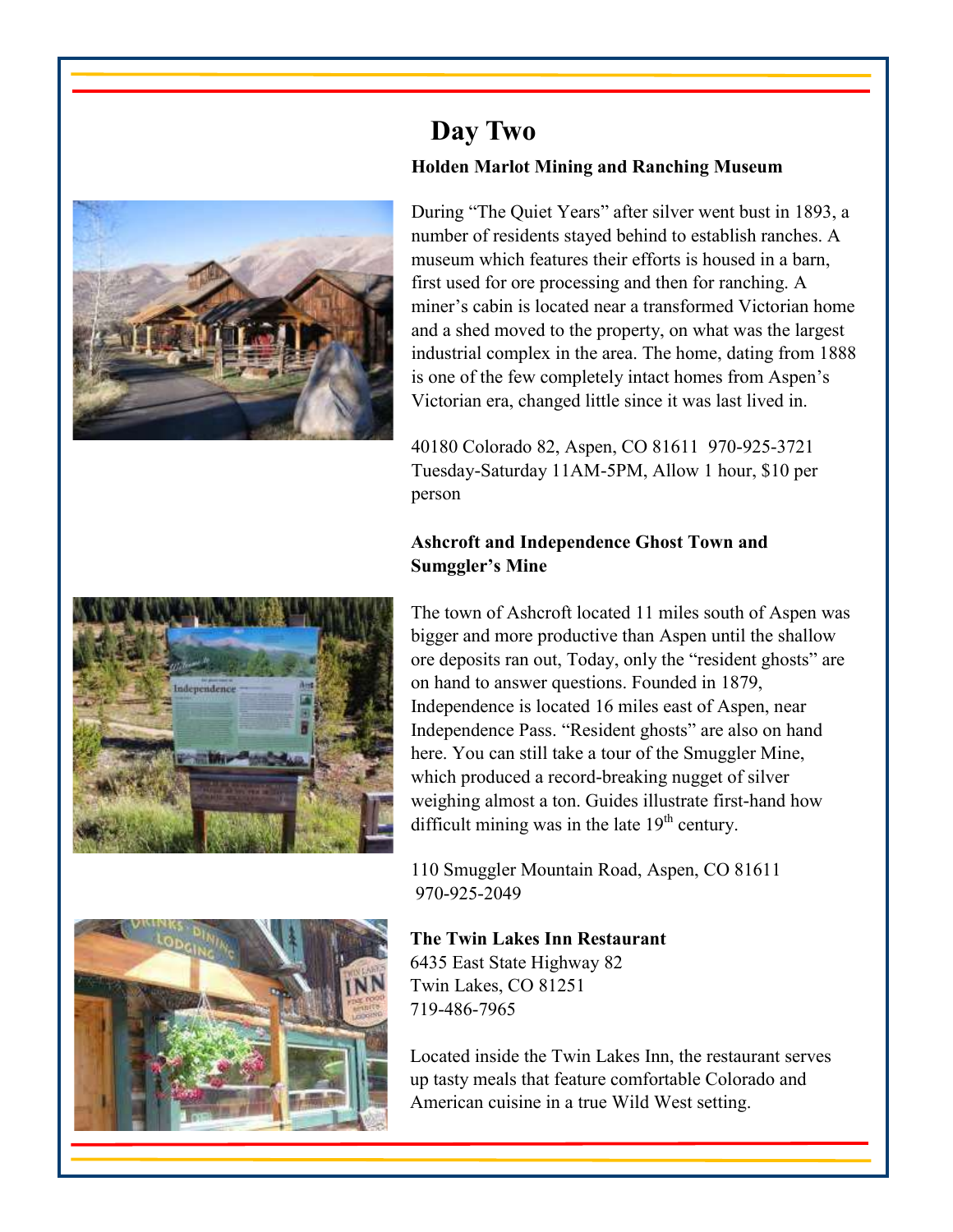

**Leadville Destination Distinctive Accommodations and Dining** 

### **Destination Distinctive Accommodations: Delaware Hotel 700 Harrison Avenue, Leadville, CO 80461 800-748-2004**

The 1886 Delaware Hotel combines Victorian propriety with the excitement of the "Old Wild West." As the last remaining grand hotel from the "glory days" of the strike-it-rich era, the hotel is part museum, part gallery, and part country inn, while offering true Western hospitality.



**Treeline Kitchen**  615 Harrison Avenue Leadville, CO 80461 719-293-2200

Locally owned since 2017, the Treeline Kitchen focuses on sustainable and local sourcing for the best available ingredients to promote sustainability and health.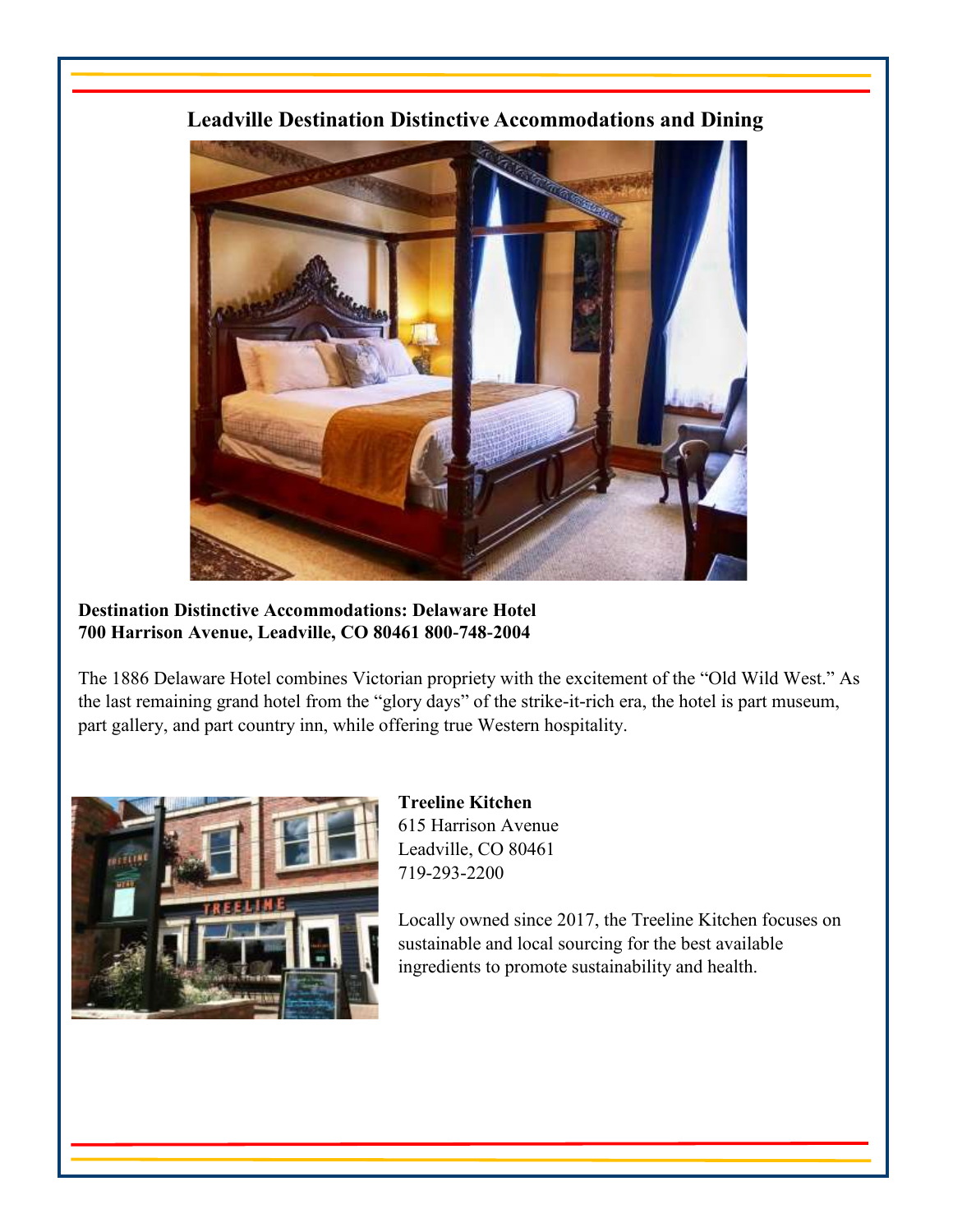# **Day Three**



# Leadville

Over 150 years of mining in Colorado had a dramatic effect on Colorado's economy. From its earliest gold strikes, Leadville played a central role in the thriving economy, in spite of its Wild West reputation. Gold brough the first 10,000 people to Leadville, and silver brought 20,000 more. At the height of its heyday, there were hotels, saloons, gambling halls, stores, boarding houses, and brothels, while the fortunes of big city industrialists like the Guggenheims, Marshal Field, and David May were being made. Brimming with colorful characters like Horace and Baby Doe Tabor, Doc Holiday, and the Unsinkable Molly Brown, in all 55,000 ounces of gold worth \$91 million were extracted from the mountains. Over 240 million troy ounces of silver were also mined. When the Silver Boom came to an abrupt halt silver prices plummeted, mines closed, and residents left for greener pastures. Leadville has done a remarkable job preserving a 70 square block National Historic District, in addition to the local legends. A 20-square-mile historic mining district, complete with ghost towns, is protected as The Route of the Silver Kings. The Mineral Belt Trail tells more of the story. For those intrigued with mining heritage this is where it is. Aspen to Leadville– 58 miles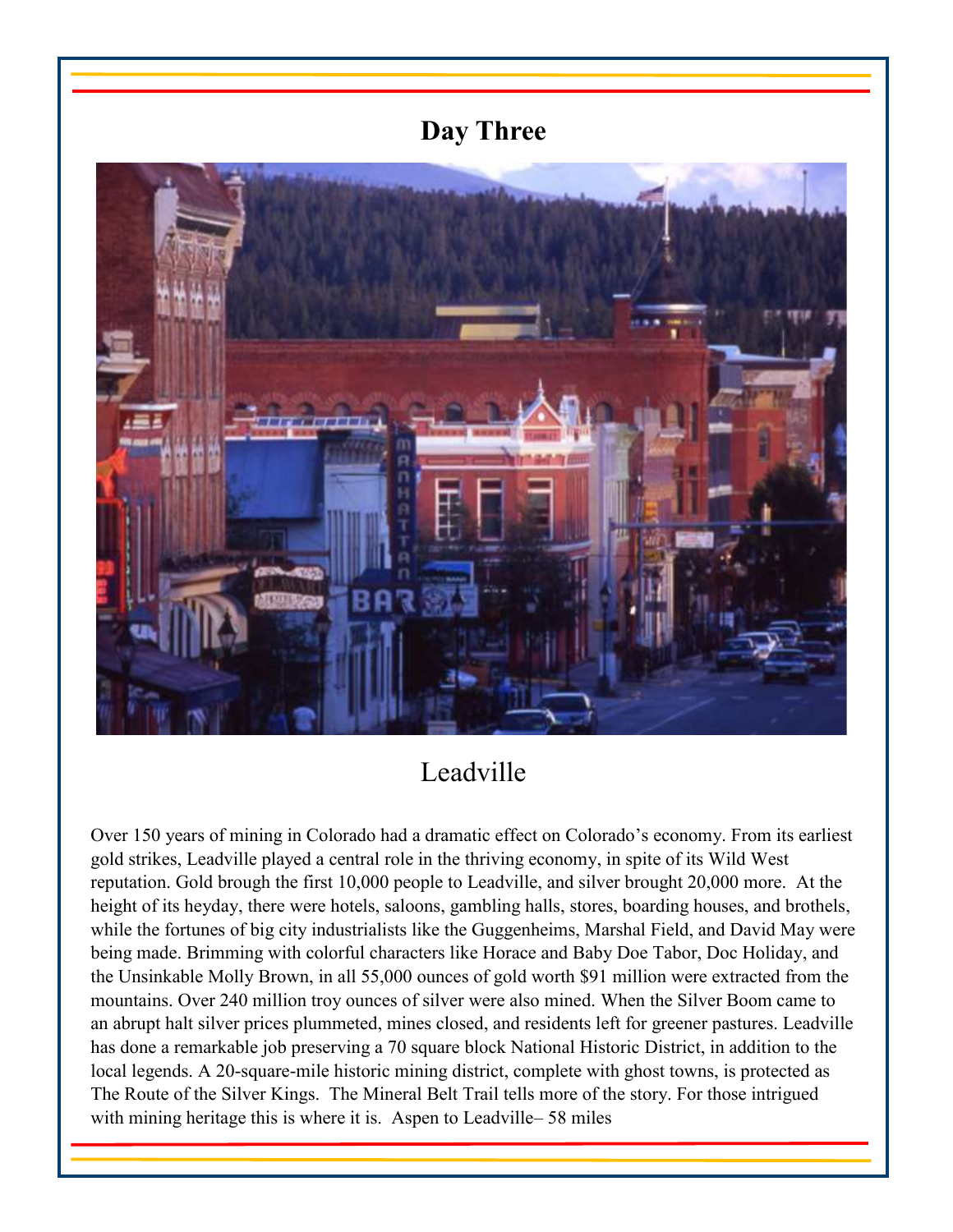

# **Day Four Historic Walking Tour of Leadville**

Take the historic walking tour (pdf included with the detailed itinerary) that takes you past nearly all of the key historic attractions in downtown Leadville.

Tour begins at the 100 Block of West  $10^{th}$  Street, Allow 1 hour

# **Tabor Opera House**



Bringing culture to the remote mountains, Horace Tabor built the Opera House by shipping the stone, brick, iron and Portland cement needed for construction by wagon over Colorado's rough mountain passes. Completed in 100 days, the building included two retail stores, an elegant theater, and a third-floor enclosed skyway to a hotel next door. The interior was adorned with richly painted walls, ceiling frescoes, custom carpets and hand painted stage curtains, which the first gaslights in Leadville made sparkle. Tour the Tabor Suites, historic treasures on the second floor, the ballroom where the Tabor's danced and the elegant performance hall where luminaries like Oscar Wilde, John Philip Sousa, Buffalo Bill and Harry Houdini performed. .

308 Harrison Avenue, Leadville, CO 80461, 719-486-8409. Tours by reservation only, Allow 1 hour, \$12 per person

# **National Mining Hall of Fame**

The Museum commemorates the men and women who pioneered processing of our nation's underground natural resources. Known as the Smithsonian of the Rockies and the Premier Showcase of American Mining, the museum tells the story of mining, its people, and its impact on the American society ." Over 25,000 square feet of interactive and informative exhibits sharing the narrative of mining and its relationship to our everyday lives.

120 West 9th Street, Leadville, CO 80461 719-486-1229 7 Days, 9AM-4:45PM, Allow 2 hours, \$12 per person.

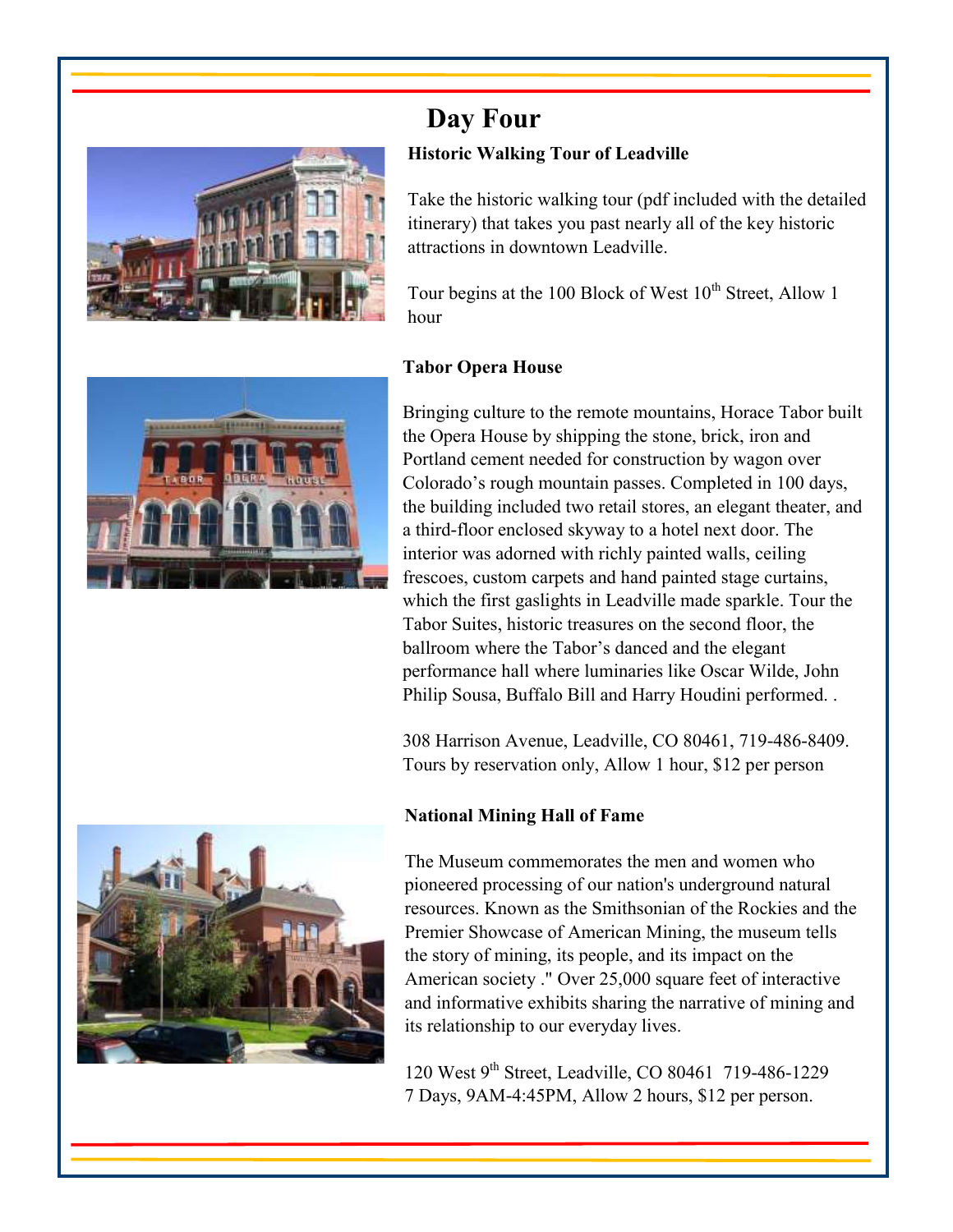

# **Day Four The Tabor Home**

When Horace Tabor decided the location of his hone on Harrison Avenue was perfect for the Opera House, the residence known as the Tabor Home as moved to its current location. Built during the most exciting time in Horace Tabor's life, when his store, mining claims, and wealth were all increasing, it was also when he met Elizabeth McCourt (Baby Doe) and left his wife for her. As his reputation was in tatters, Augusta went on to become a millionaire in her own right. Today, the Tabor Home features some original Victorian furnishings and household goods, which you can view while tour guides tell the story of financial gain, a devastating divorce, a crumbling career, and ultimate ruin.

116 East Fifth Street, Leadville, CO 80461 719-486 3900



### **Silver Dollar Saloon**

After "Doc" Holliday's gunfight at the O.K. Corral, he moved to Leadville. Trained as a dentist, he was also a notorious gunfighter and gambler, dealing cards, tending bar, and playing the piano. "Molly" (Margaret) Brown, known as "The Unsinkable Molly Brown" and her engineer husband were regulars at the saloon. Step inside and encounter is a windbreak which prevented wives from seeing their husbands inside. The original walk up only bar is flanked by a white oak bar, swinging doors, the mahogany front bar, and 3/4 inch diamond dust mirrors.

315 Harrison Avenue, Leadville, CO 80461 719-486-9914 Regular retail hours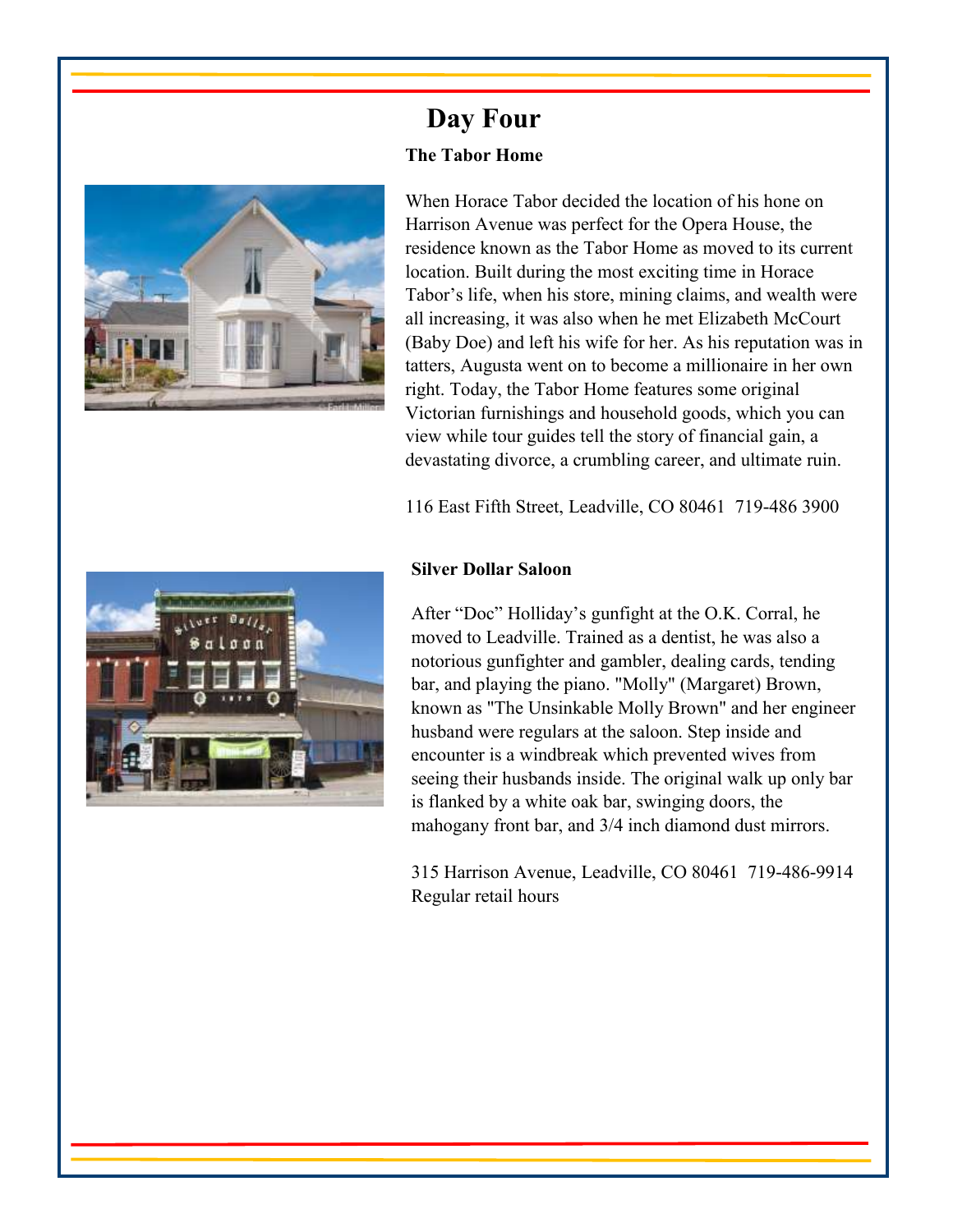

# **Day Five Leadville Heritage Museum and Gallery**

The Heritage Museum that has been collecting memorabilia since 1971, now displays Victorian furniture, mining artifacts, 10th Mountain Division artifacts, fine art, an assay office (where minerals were tested for purity), theatrical cabinet cards of entertainers who performed in Leadville, and a scale model replica of the world's largest palace of ice.

102 East Ninth Street, Leadville, CO 80461 719-486-1878 7 Days, 10AM-5PM, Allow 30-45 min, \$6 per person

# **Dexter Cabin and Healy House Museum**



912 Harrison Avenue, Leadville, CO 80461 719-486-0487 Thursday-Saturday 10AM-2PM, Allow 1.5 hours, \$6 per person.



### **Leadville Colorado and Southern Railroad**

Enjoy a railroad journey punctuated with a humorous narrative about Leadville's colorful past. You'll learn about Molly Brown and Horace, Augusta and Baby Doe Tabor, the Guggenheims and Doc Holiday, with spectacular views of Freemont Pass, Mount Massive and Mount Elbert.

326 East Seventh Street, Leadville, CO 80461 719-486-3936, 2.5 hours, Departures vary, \$42 per person

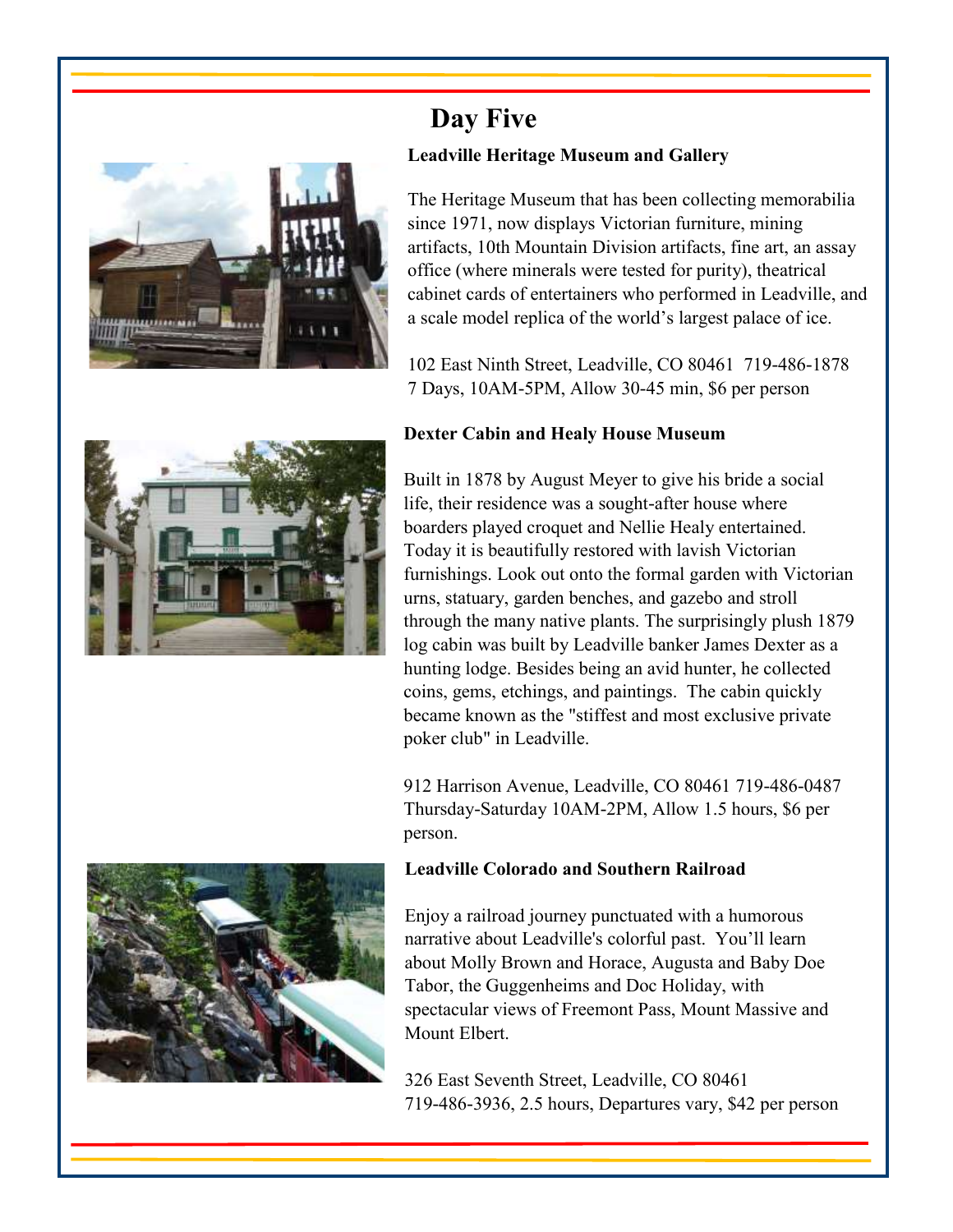# **Day Five**

## **Matchless Mine and Baby Doe Cabin**



Horace Tabor purchased what would turn out to be one of the richest silver mines in all of Colorado in 1879, enabling he and his mistress-turned-wife "Baby Doe" to live in high style. Even though when Tabor served as a Senator, they flaunted their wealth in Washington, DC, their high-flying lifestyle was not to last. Tabor died in 1899 leaving his family nearly penniless and for nearly 36 years following his death, Elizabeth struggled to profit from the Matchless Mine. She leased the property for iron, zinc, manganese, and silver ore mining operations, though it never produced what it had during the boom days. Elizabeth became a recluse, preferring to spend her time in the small cabin on the Matchless property. Sadly, her body was discovered frozen in the cabin in March of 1935, at age 81.

Country Road 3, Leadville, CO 80461, 719-486-1229 Tuesday-Saturday, 11AM-4:30PM, 1 hour tour, \$12 per person

### **Red Cliff**

The quaint mountain community of Red Cliff, which boomed with saloons, a bank, sawmills and even an opera house, is the oldest town in Eagle County. Today, it attracts rugged individualists who enjoy mountain biking, crosscountry skiing, snowmobiling, kayaking, fly fishing, rock climbing and hiking with fantastic wildflower viewing. Its location high up in the mountains delivers views of Mount of the Holy Cross and the surrounding White River National Forest.

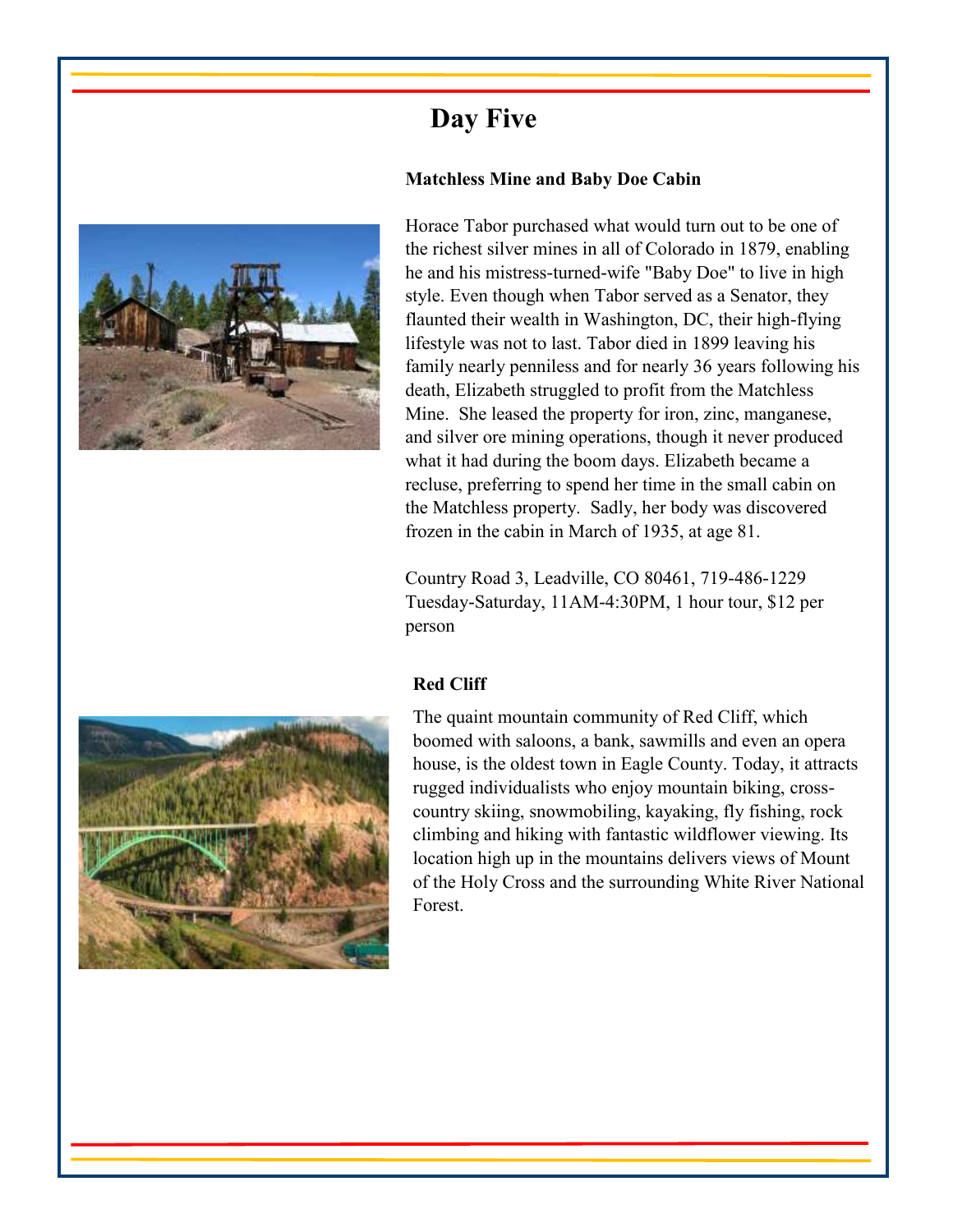# **Day Five**



Vail

Surrounded by timeless, historic Colorado mining towns, Vail, founded in 1966, is a newcomer among them. Residents are both permanent residents and vacation property owners share a lifestyle that combines one of the best alpine resorts in the world with a friendly, small-town feel. You can enjoy 1,100 acres of open space which accounts for half of all town owned land and any of the 350,000 acres of national forest that surround the town.